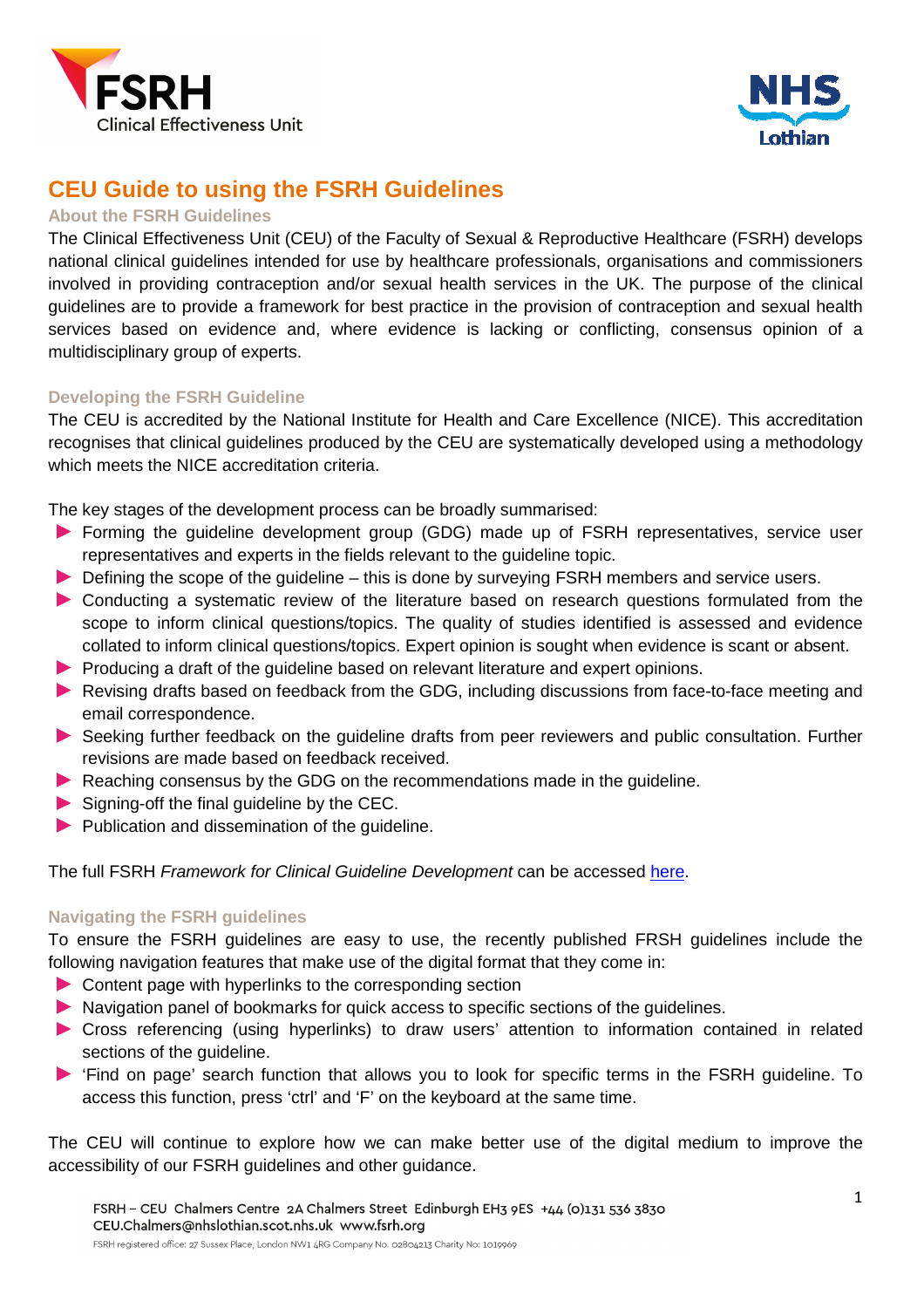



#### **New layout and more content**

All FSRH guidelines are publicly accessible and can be downloaded as PDFs from the FSRH website. Multiple format (e.g. print-on-demand version) may be available for selected FSRH guidelines (e.g. UKMEC 2016).

Clinicians accustomed to using FSRH guidelines may notice that the recently published FSRH guidelines have a fresh new look and content includes:

- Critical assessment of the evidence and/or expert opinions that inform the recommendations
- Informative appendices to provide additional details about the development process and other useful information.
- Useful resources that clinicians can refer to in order to support the implementation of the recommendations into your clinical practice
- Questions for continuing professional development to assess your understanding of the guidelines. The answers can be accessed via 'MyFSRH' portal as a member's benefit.
- Auditable outcomes to aid clinical audit.

The CEU hope that the enhanced contents will support clinicians to gain a more critical understanding of the recommendations made in FSRH guidelines and how they can be used to inform clinical practice and development in local services.

### **Grading of FSRH guideline recommendations**

One of the notable changes to the FSRH guidelines is the system of grading the recommendations. The recommendations in FSRH guidelines published from 2017 have been expanded to 1 of 5 grades (A, B, C, D or Good Practice Point) to reflect the level of evidence that supports them, as shown on the next page.

When referring to the recommendations, clinicians should be reminded that these are based on available evidence and expert opinion at the time of producing the FSRH guidelines. Clinical judgement is still essential in interpreting the recommendations for clinical practice. Most FSRH guideline recommendations relate to the safe and appropriate use of a method of contraception by a woman based on her personal characteristics or existing medical conditions/ history. Clinicians are strongly encouraged to consider them when supporting women in choosing the most appropriate contraceptive method.

Some recommendations are made about service delivery and management; these recommendations should be considered aspirational, with the aim of encouraging service managers to consider development of their service to provide service users the highest quality of care. These national recommendations should be tailored to meet local service delivery agreements, policies and priorities.

The CEU regards the FSRH guideline as an educational opportunity to support the learning needs of clinicians providing SRH services. As such, a small number of recommendations may be included in FSRH guidelines which serve to provide clinicians with additional information which may be useful to consider when supporting women in making their contraceptive choice.

It is hoped that by providing a mix of recommendations, clinicians will find the FSRH guidelines a useful resource in guiding service development, informing clinical practice and professional development.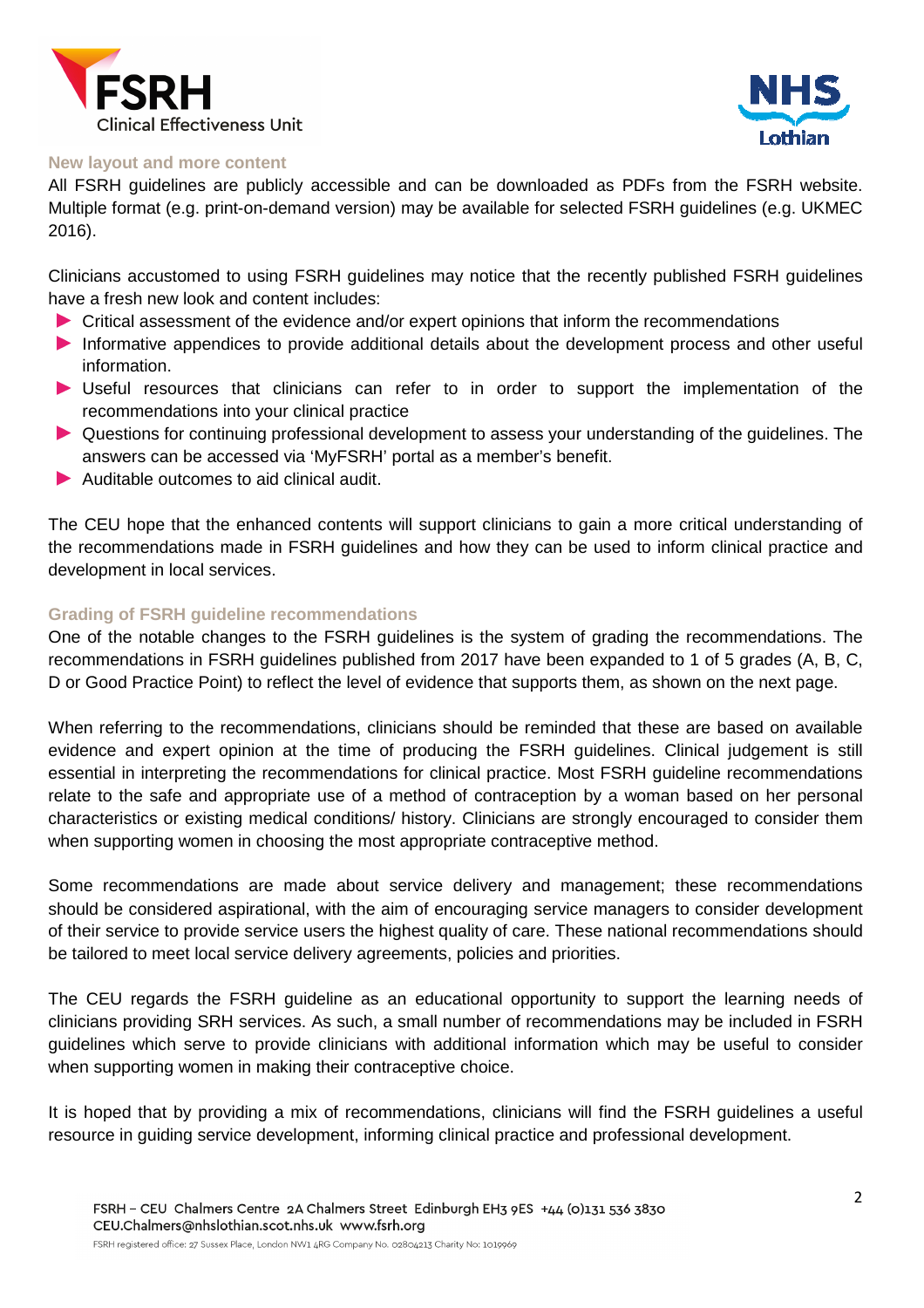



| <b>Classification of evidence levels</b> |                                                                                                                                                                                                                                              | <b>Grades of recommendations</b> |                                                                                                                                                                                                                                            |
|------------------------------------------|----------------------------------------------------------------------------------------------------------------------------------------------------------------------------------------------------------------------------------------------|----------------------------------|--------------------------------------------------------------------------------------------------------------------------------------------------------------------------------------------------------------------------------------------|
| $1 + +$                                  | High quality systematic reviews or<br>meta-analysis of randomised controlled<br>trials (RCTs) or RCTs with a very low<br>risk of bias.                                                                                                       | A                                | At least one systematic review, meta-<br>analysis or RCT rated as 1++, and<br>directly applicable to the target<br>population;                                                                                                             |
| $1+$<br>$1 -$                            | Well conducted systematic reviews or<br>meta-analysis of RCTs or RCTs with a<br>low risk of bias.<br>Systematic reviews or meta-analysis of<br>RCTs or RCTs with a high risk of bias.                                                        |                                  | <b>or</b><br>A systematic review of RCTs or a<br>of<br>evidence<br>body<br>consisting<br>principally of studies rated as 1+,<br>directly applicable to the target<br>population<br>demonstrating<br>and<br>overall consistency of results. |
| 2++                                      | High-quality systematic reviews of<br>case-control or cohort studies or high-<br>quality case-control or cohort studies<br>with a very low risk of confounding,<br>bias or chance and a high probability<br>that the relationship is causal. | B.                               | A body of evidence including studies<br>rated as 2++ directly applicable to<br>population<br>target<br>and<br>the<br>demonstrating overall consistency of<br>results;<br><b>or</b>                                                         |
| $2+$                                     | Well-conducted case-control or cohort<br>studies with a low risk of confounding,<br>bias or chance and a moderate<br>probability that the relationship is<br>causal.                                                                         | Ć                                | Extrapolated evidence from studies<br>rated as $1++$ or $1+.$<br>A body of evidence including studies<br>rated as 2+ directly applicable to the<br>target population and demonstrating<br>overall consistency of results;                  |
| $2 -$                                    | Case-control or cohort studies with a<br>high risk of confounding, bias or<br>chance and a significant risk that the<br>relationship is not causal.                                                                                          |                                  | <b>or</b><br>Extrapolated evidence from studies<br>rated as $2++$ .                                                                                                                                                                        |
| 3                                        | Non-analytical studies (e.g. case report,<br>case series).                                                                                                                                                                                   | D                                | Evidence level 3 or 4; or<br>Extrapolated evidence from studies<br>rated as $2+$ .                                                                                                                                                         |
| 4                                        | <b>Expert opinions.</b>                                                                                                                                                                                                                      | $\checkmark$                     | Good Practice Points based on the<br>clinical experience of the guideline<br>development group.*                                                                                                                                           |

\*On the occasion when the guideline development group find there is an important practical point that they wish to emphasise but for which there is not, nor is there likely to be, any research evidence. This will typically be where some aspect of treatment is regarded as such sound clinical practice that nobody is likely to question it. It must be emphasised that these are NOT an alternative to evidence-based recommendations, and should only be used where there is no alternative means of highlighting the issue.